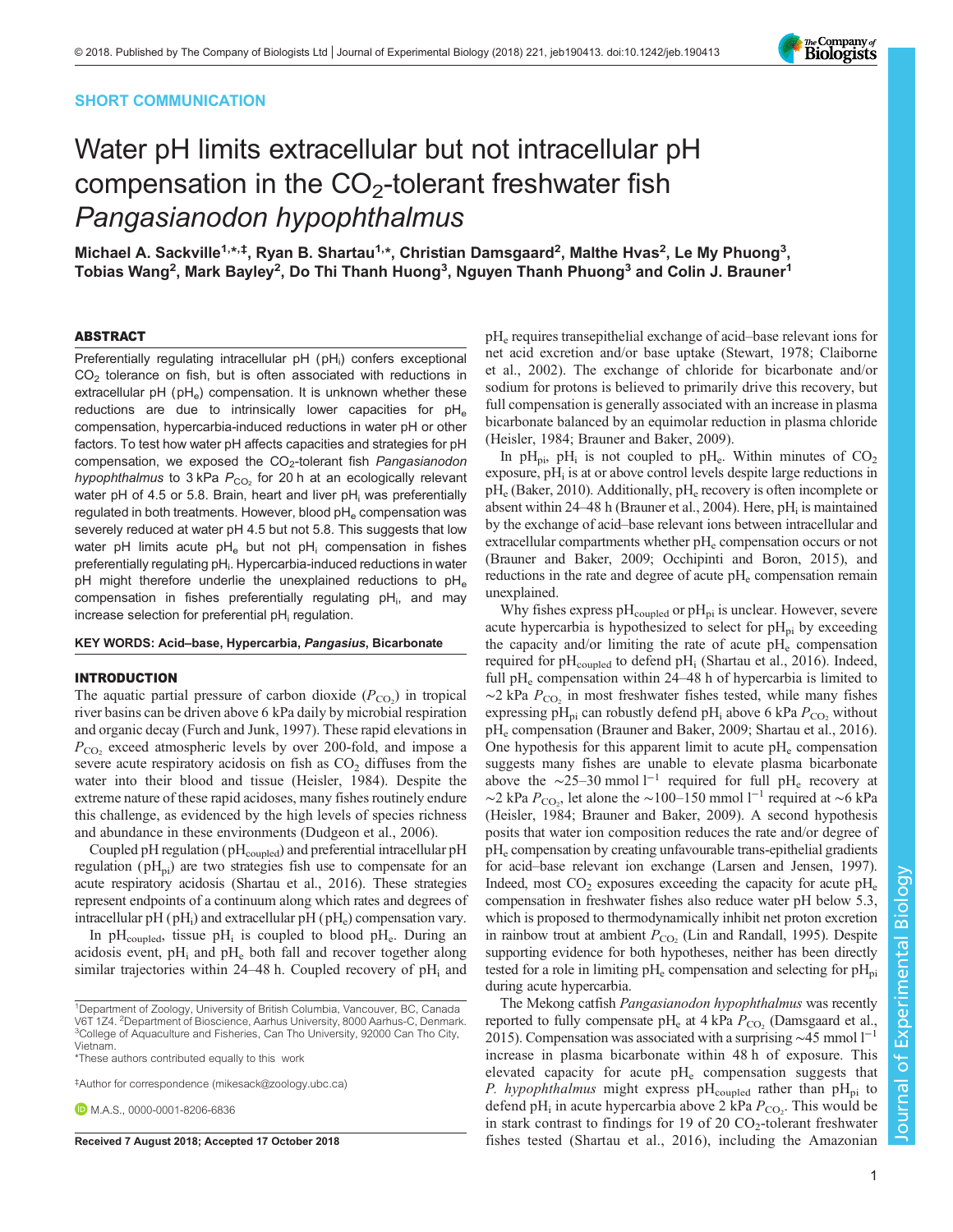catfish Pterygoplichthys pardalis, which expresses  $pH_{pi}$  and negligible pH<sub>e</sub> compensation at  $1-6$  kPa  $P_{CO<sub>2</sub>}$  ([Brauner et al.,](#page-4-0) [2004](#page-4-0)). However, pH<sub>i</sub> in *P. hypophthalmus* was not examined for preferential regulation, and water pH during hypercarbic exposure was 5.8 ([Damsgaard et al., 2015](#page-4-0)). This is well above the proposed threshold water pH of 5.3 for net proton excretion in rainbow trout, and much higher than water pH in the *P. pardalis* study (water pH 4.5 at 4 kPa  $P_{\text{CO}_2}$ ; [Brauner et al., 2004](#page-4-0)).

We therefore sought to answer two questions. First, is the exceptional capacity for acute  $pH_e$  compensation in *P. hypophthalmus* limited by a lower, more common hypercarbic water pH? Second, if  $pH_e$  compensation is limited by low water pH, can *P. hypophthalmus* express pH<sub>pi</sub> like most other  $CO_2$ -tolerant freshwater fishes tested? To address these questions, we measured  $pH_e$  and  $pH_i$  in P. hypophthalmus during exposure to 3 kPa  $P_{CO_2}$  for 20 h in water artificially held at pH 4.5 or 5.8. Our results provide further insight into the factors limiting  $pH_{\text{coupled}}$  and selecting for  $pH_{\text{pi}}$ .

## MATERIALS AND METHODS

## Animal husbandry

Pangasianodon hypophthalmus (Sauvage 1878) were obtained from a local fish supplier in Can Tho, Vietnam and kept at Can Tho University for 3 months prior to experimentation. Fish were held in aerated 3000 l tanks fitted with a recirculating biofiltration system and kept on a 12 h:12 h light:dark photoperiod. Water Cl<sup>−</sup> and pH in these holding conditions were 0.35 mmol  $l^{-1}$  and 7.2±0.1, respectively, which is similar to that listed for native habitat in the nearby Mekong River (in mmol l<sup>-1</sup>: [Cl<sup>-</sup>] 0.28, [Na<sup>+</sup>] 0.39, [Ca<sup>2+</sup>] 0.63,  $[Mg^{2+}]$  0.33,  $[CaCO<sub>3</sub>]$  0.53, pH 7.2; [Ozaki et al., 2014](#page-4-0); [Kongmeng and Larsen, 2014](#page-4-0)). Fish were fed to satiation once daily with commercial dry pellets obtained from a local supplier and held under these conditions for at least 3 weeks prior to experimentation. Fish wet mass ranged between 50 and 100 g. All husbandry and experimentation were performed in accordance with national guidelines for the protection of animal welfare in Vietnam as well as the University of British Columbia Animal Use Protocol (AUP) no. A11-0235.

### Protocol and measurements

One day prior to experimentation, fish were randomly transferred from holding tanks to a 200 l aerated experimental tank kept at 28°C. On the day of experimentation, fish were exposed to 3 kPa  $P_{\rm CO}$ , in water at a pH of either 5.8 or 4.5 for up to 20 h. Water pH of 5.8 was achieved by bubbling  $3\%$  CO<sub>2</sub> into the aerated experimental water at trial onset. Water pH of 4.5 was achieved by simultaneously introducing sulfuric acid  $(H_2SO_4)$  into the aerated experimental water while bubbling with  $3\%$  CO<sub>2</sub>. pH 4.5 was chosen as the lower water pH because it matches that of a previous study where the Amazonian catfish P. pardalis was exposed to 3 kPa  $P_{\rm CO}$ , ([Brauner](#page-4-0) [et al., 2004](#page-4-0)). The desired  $P_{\rm CO_2}$  and water pH for each treatment were reached within 15 min of trial onset. Sulfuric acid was used to avoid introducing ions, such as Na<sup>+</sup> and Cl−, which may confound the effects of water pH on acid–base regulation. Water  $P_{\text{CO}_2}$  and pH were monitored continuously using an Oxyguard Pacific system fitted with a G10ps  $CO_2$  probe and a K01svpld pH probe (Oxyguard International A/S, Farum, Denmark). The G10ps probe measures  $P_{\rm CO}$  independently of water pH, such that measurements are not confounded by pH changes in the experimental treatments. A mix of  $CO<sub>2</sub>$  and air was regulated by the Oxyguard system to reach and maintain a constant water  $P_{CO_2}$  of 3 kPa ( $\pm$ 0.02 kPa) and full oxygen saturation. Fish were terminally sampled (see below) following 0, 3 and 20 h exposure to 3 kPa  $P_{CO_2}$  in both water pH treatments.

Prior to sampling, fish were rapidly transferred  $(\leq 1-2 s)$  from experimental tanks by net to a neighbouring 20 l tank containing a lethal concentration of benzocaine (100 mg l−<sup>1</sup> benzocaine in 3 ml of 70% ethanol), which was darkened and covered to reduce struggling. Following cessation of gill ventilation  $\leq 2$  min), a 0.5 ml blood sample was collected by caudal puncture with a heparinized syringe. Blood samples were subsequently divided into two aliquots, one of which was immediately measured for  $pH_e$ . The spinal cord was then severed, and tissues (heart, liver and brain) were excised, wrapped in pre-labelled aluminium foil and frozen in liquid nitrogen. This entire procedure was completed within 2 min of ventilatory arrest. The second blood aliquot was centrifuged for 3 min at 6000 rpm to separate plasma and red blood cells (RBCs). Plasma and RBCs were frozen in liquid nitrogen with the tissue samples, and all samples were subsequently transferred to  $-80^{\circ}$ C for storage until further analysis.

pHe, pHi and water pH were measured with a Radiometer Analytical SAS pH electrode (GK2401C; Villeurbanne, France) connected to a Radiometer PHM84 pH meter (Copenhagen, Denmark) thermostatically set to 28°C to match the water temperature of the experiments. RBC  $pH_i$  was measured according to the freeze–thaw method [\(Zeidler and Kim, 1977\)](#page-4-0), and tissue pHi was measured according to the metabolic inhibitor tissue homogenate method [\(Portner et al., 1990; McKenzie et al., 2003](#page-4-0); [Baker et al.,](#page-4-0) [2009b](#page-4-0)). Total  $CO<sub>2</sub> (TCO<sub>2</sub>)$  was measured in plasma (Corning 965)  $CO<sub>2</sub>$  analyser, Essex, UK). Blood  $P_{CO<sub>2</sub>}$  and plasma [HCO<sub>3</sub>] were calculated from  $pH_e$  and  $TCO<sub>2</sub>$  with the Henderson–Hasselbalch equation.  $CO_2$  solubility ( $\alpha CO_2$ ) and pK' values were taken from [Boutilier et al. \(1984\)](#page-4-0).

## **Statistics**

Data were analysed with Prism 5 for Mac OS X (Version 5.0a; GraphPad Software, Inc.). Means for each metric were compared within treatments and across time with one-way ANOVA and Tukey's *post hoc* test ( $P<0.05$ ). All data are presented as means $\pm$ s.e.m.

## RESULTS AND DISCUSSION

After 3 h of hypercarbia,  $pH_e$  fell dramatically in both treatments, as expected. The increased blood  $P_{\rm CO}$ , reduced pH<sub>e</sub> from 7.79 $\pm$ 0.02 to 7.40±0.03 and 7.45±0.012 in pH 5.8 and pH 4.5 water, respectively  $(P<0.01$ ; [Fig. 1](#page-2-0)). Furthermore, pH<sub>e</sub> in both treatments fell below the blood non-bicarbonate buffer line [\(Fig. 1\)](#page-2-0). This suggests a metabolic component to the extracellular acidosis in both treatments, but plasma lactate concentration did not increase [\(Table 1\)](#page-2-0). Thus, this metabolic component was instead probably due to a net exchange of  $HCO_3^-$  and/or  $H^+$  between the intracellular and extracellular compartments, which is consistent with  $pH_{pi}$ expression ([Heisler, 1982; Baker et al., 2009a\)](#page-4-0).

After 20 h of hypercarbia, there was evidence for  $pH_e$ compensation in pH 5.8 water but little in pH 4.5 water. In pH 5.8 water, pH<sub>e</sub> recovered by ~40% from 3 h ([Fig. 1,](#page-2-0) P<0.05) as plasma [HCO<sub>3</sub>] doubled to exceed the blood buffer line by ~9 mmol l<sup>−1</sup> at the respective  $P_{\rm CO}$ , [\(Fig. 1](#page-2-0), P<0.01). In contrast, pH<sub>e</sub> in pH 4.5 water did not recover significantly from 3 h [\(Fig. 1](#page-2-0)), and plasma  $[HCO<sub>3</sub>^-]$ did not exceed the blood buffer line [\(Fig. 1\)](#page-2-0).

Tissue  $pH_i$  of brain, heart and liver was preferentially regulated in both pH 5.8 and pH 4.5 water [\(Fig. 2](#page-3-0)), but there was variation between tissues and treatments. Brain pH<sub>i</sub> increased from control after 3 h of hypercarbia in both treatments ( $P<0.05$ ) and remained elevated at 20 h  $(Fig. 2)$ . In contrast, heart and liver pH<sub>i</sub> did not differ significantly from controls in either treatment at any time. However, heart and liver pH<sub>i</sub> did differ within their respective tissues between 3 and 20 h in the pH 5.8 water treatment [\(Fig. 2](#page-3-0),  $P<0.05$ ). Thus, brain pH<sub>i</sub> appears more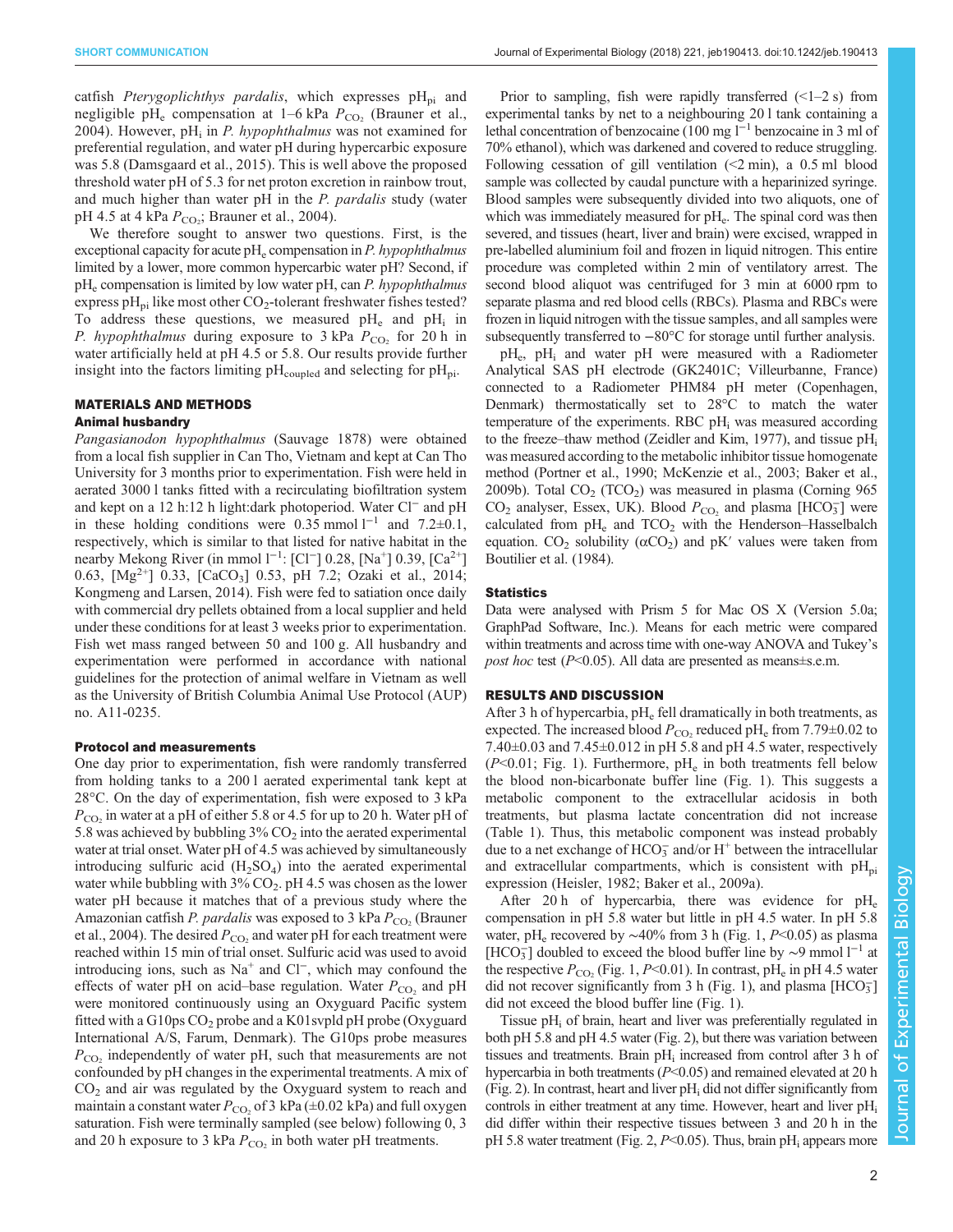<span id="page-2-0"></span>

Fig. 1. Extracellular acid–base status in Pangasianodon hypophthalmus  $\mathsf{during}$  exposure to 3 kPa  $P_{\mathsf{CO}_2}$ . Extracellular blood pH  $(\mathsf{pH}_\mathsf{e})$  versus plasma [HCO $_3^-$ ] after 0 h (circles), 3 h (squares) and 20 h (triangles) exposure to 3 kPa  $P_{CO<sub>2</sub>}$  at water pH 4.5 (filled symbols) or pH 5.8 (open symbols). Dashed and curved lines represent the blood non-bicarbonate buffer line and  $P_{CO_2}$  isopleths in kPa, respectively. Data are presented as means±s.e.m. Uppercase and lowercase letters indicate significant differences within treatments for blood pH and plasma [HCO $_3$ ], respectively (n=8, one-way ANOVA, P<0.05).

robustly defended than that of heart and liver, and heart and liver pH<sub>i</sub> appears more tightly regulated in pH 4.5 water than in pH 5.8 water. The latter difference could be attributed to a greater acidosis associated with higher in vivo  $P_{CO_2}$  in pH 5.8 water (Fig. 1), but this remains unknown. RBC pH<sub>i</sub> fell with pH<sub>e</sub> at 3 h in both treatments [\(Fig. 2\)](#page-3-0), and did not recover within 20 h despite significantly increasing in pH 4.5 water. Lack of RBC pH<sub>i</sub> regulation has been observed in all fishes expressing  $pH_{ni}$  to date [\(Shartau et al., 2016\)](#page-4-0) and is consistent with the absence of  $\beta$ -adrenergically stimulated Na<sup>+</sup> $-H^+$  exchange in Siluriformes [\(Berenbrink et al., 2005; Phuong et al., 2017\)](#page-4-0). Despite this variation, the observed patterns in  $pH_i$  across all tissues in both treatments were typical of  $pH_{pi}$  expression ([Shartau et al., 2016\)](#page-4-0), and are corroborated by the reduction in plasma  $[HCO<sub>3</sub>^-]$  below the blood buffer line observed after 3 h of hypercarbia in both treatments.

Our results show that the exceptional rate and degree of acute  $\rm pH_{e}$ compensation in P. hypophthalmus is severely limited at a water pH of 4.5. Furthermore, P. hypophthalmus expresses  $pH_{pi}$  rather than  $pH_{\text{coupled}}$  whether  $pH_e$  compensation occurs or not. As discussed below, this suggests hypercarbia-induced reductions in water pH may underlie previously unexplained reductions to the rate and degree of  $pH_e$  compensation in fishes expressing  $pH_{pi}$ . Variation in buffering capacity of the surrounding water might therefore mask higher, more similar rates and degrees of acute  $pH_e$  compensation across teleosts than previously believed, and low water buffering capacity may increase selection for  $pH_{pi}$  at  $P_{CO}$ , normally within the limits of acute  $pH_e$  compensation and  $pH_{\text{coupled}}$ .

Table 1. Plasma lactate concentration of Pangasianodon hypophthalmus after 0, 3 and 20 h in 3 kPa  $P_{CO_2}$  at water pH 5.8 or 4.5

| Time (h) | Plasma lactate (mmol $I^{-1}$ ) |                 |
|----------|---------------------------------|-----------------|
|          | pH 5.8 water                    | pH 4.5 water    |
| $\Omega$ | $1.71 \pm 0.31$                 | $1.71 \pm 0.31$ |
| 3        | $1.80 + 0.16$                   | $1.72 \pm 0.12$ |
| 20       | $1.60 \pm 0.44$                 | $1.42 \pm 0.20$ |

Data are presented as means±s.e.m. There were no significant differences from 0 h within treatments (n=8, one-way ANOVA, P>0.05).

Impaired pH<sub>e</sub> compensation in *P. hypophthalmus* at a water pH of 4.5 is associated with an absence of net transepithelial exchange of acid–base relevant ions. Low water pH is hypothesized to inhibit bicarbonate uptake and proton excretion by creating unfavourable transepithelial gradients for ion transport machinery ([Parks et al.,](#page-4-0) [2010\)](#page-4-0) and/or directly impairing transporter structure–function [\(Kwong et al., 2014](#page-4-0)). Indeed, inhibition of transepithelial ion flux by low water pH at ambient  $P_{CO<sub>2</sub>}$  has been shown in several fishes [\(Freda and McDonald, 1988](#page-4-0); [Shartau et al., 2017; Ultsch, 1988\)](#page-4-0). Although not tested here, similar thermodynamic and/or structure– function effects on ion transport could be limiting  $pH_e$  compensation in P. hypophthalmus. However, many fishes adapted to low pH environments still regulate plasma ions ([Kwong et al., 2014](#page-4-0)). Thus, determining whether and how these fishes might compensate  $pH<sub>e</sub>$  at low water pH also merits future study.

Surprisingly, this study is the first to directly test the isolated effects of water pH on acid–base regulation in fishes during acute hypercarbia. Previous studies have shown that acute  $pH_e$  compensation is also affected to a lesser degree by variation in water hardness and ion composition [\(Larsen and Jensen, 1997; Tovey and Brauner, 2018\)](#page-4-0). However, logistical constraints precluded manipulating individual ions and controlling for pH in these studies. As a result, water pH differed by 1.5 units between treatments in some cases, and higher water pH was always associated with higher rates and degrees of  $\rm pH_{e}$  compensation. In light of our findings, revisiting these experiments while controlling for water pH would be of interest, helping to further disentangle the effects of pH from those of other ions on acid–base regulation in fish.

Fish expressing  $pH_{pi}$  often exhibit reduced rates and degrees of acute  $pH_e$  compensation relative to those expressing  $pH_{\text{coupled}}$ [\(Shartau et al., 2016](#page-4-0)). Furthermore, the approximate limit of 2 kPa  $P_{\rm CO}$ , for acute pH<sub>e</sub> compensation observed in many freshwater teleosts expressing  $pH_{\text{coupled}}$  [\(Heisler, 1984; Brauner and Baker,](#page-4-0) [2009\)](#page-4-0) is much less than the 3–4 kPa limit observed in many marine teleosts ([Hayashi et al., 2004; Perry et al., 2010\)](#page-4-0). However, we show that low water pH during hypercarbia inhibits acute  $pH_e$ compensation in a freshwater fish expressing  $pH_{pi}$  to a rate and degree equal to that of marine teleosts. This suggests low water pH might underlie previously observed reductions in the rate and degree of acute pH<sub>e</sub> compensation in other fishes expressing pH<sub>pi</sub>. Further, it suggests that all teleosts, whether expressing  $pH_{pi}$  or  $pH_{coupled}$  and whether freshwater or marine, might possess similarly high capacities for acute pH<sub>e</sub> compensation. Indeed, differences in water buffering capacity could underlie much of the observed variation in these traits. Most fishes expressing  $pH_{pi}$  are investigated in the poorly buffered waters of their native tropical river basins [\(Shartau and Brauner,](#page-4-0) [2014\)](#page-4-0), where modest hypercarbia dramatically reduces water pH (pH 4.5 at 3 kPa  $P_{CO<sub>2</sub>}$ , Rio Blanco, Brazil; [Gonzalez et al., 2005\)](#page-4-0). These tropical waters are more poorly buffered than those in which fishes expressing  $pH_{\text{coupled}}$  are typically tested ( $pH$  5.5 at 3 kPa  $P_{\rm CO}$  in Vancouver city water, Canada; [Shartau et al., 2017](#page-4-0)), and both have a lower pH than seawater (pH 6.9 at 3 kPa  $P_{\text{CO}_2}$ ; [Hayashi](#page-4-0) [et al., 2004](#page-4-0)). Other studies further support this hypothesis. For example, freshwater rainbow trout express pHcoupled and typically have a limit of  $\sim$ 2 kPa  $P_{\rm CO_2}$  for acute pH<sub>e</sub> compensation ([Wood and](#page-4-0) [LeMoigne, 1991; Brauner and Baker, 2009\)](#page-4-0). However, rainbow trout exposed to hypercarbia in water at  $pH_0$  fully compensated  $pH_e$  at  $\sim$ 3 kPa  $P_{CO_2}$  within 24–48 h ([Dimberg, 1988](#page-4-0); [Larsen and Jensen,](#page-4-0) [1997\)](#page-4-0). This was accomplished by a net 45 mmol l−<sup>1</sup> increase in plasma bicarbonate, matching that observed in P. hypophthalmus and marine teleosts. Thus, low water buffering capacity may mask shared, higher capacities for acute  $pH_e$  compensation closer to 3–4 kPa  $P_{\rm CO}$ , across teleosts.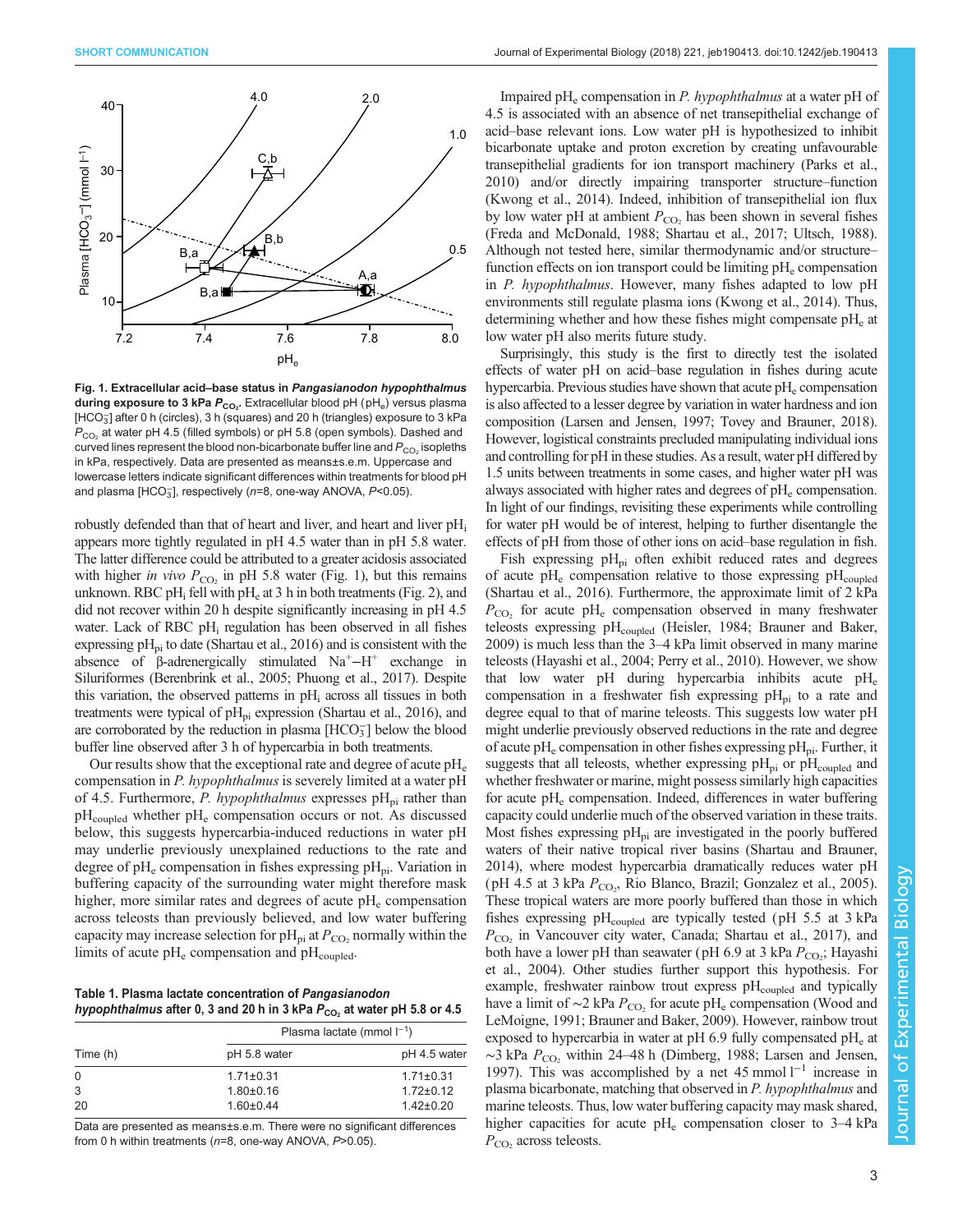<span id="page-3-0"></span>

**Fig. 2. Intracellular pH of** *P. hypophthalmus* **during exposure to 3 kPa** *P<sub>CO2</sub>.* **Extracellular blood pH (pH<sub>e</sub>) versus intracellular pH (pH<sub>i</sub>) of heart (A), liver (B),** brain (C) and red blood cells (D) after 0 h (circles), 3 h (squares) and 20 h (triangles) exposure to 3 kPa  $P_{CO}$ , at water pH 4.5 (filled symbols) or pH 5.8 (open symbols). Data are presented as means±s.e.m. Lowercase and uppercase letters indicate significant differences for pHi in pH 4.5 and pH 5.8 water, respectively (n=8, one-way ANOVA, P<0.05).

We are also the first to observe  $pH_{pi}$  expression in the presence and absence of acute  $pH_e$  compensation at the same  $P_{CO<sub>2</sub>}$  in one species. This preference to regulate  $pH_e$  despite the ability to independently maintain  $pH_i$  suggests that even fishes expressing  $pH_{\text{pi}}$  may incur performance costs in the absence of  $pH_{\text{e}}$ compensation. The nature of these costs remains unknown, but if low water pH inhibits transepithelial ion transport as discussed, other vital processes relying on the same ion transport pathways could be impacted (e.g. osmoregulation, ammonia excretion, RBC function, etc.). This finding suggests that fishes expressing  $pH_{pi}$  in low water pH during hypercarbia might incur additional performance costs relative to those expressing  $pH_{pi}$  in high water pH. Thus, at  $P_{CO_2}$  within the limits of pH<sub>e</sub> compensation, water buffering capacity might be an important layer of habitat complexity that affects the performance and distribution of fishes regardless of whether they express  $pH_{\text{coupled}}$  or  $pH_{\text{pi}}$ .

Our findings highlight an important role for water pH in determining the rate and degree of acute  $pH_e$  compensation in P. hypophthalmus specifically, and perhaps in fishes generally. This

suggests hypercarbia-induced reductions in water pH may underlie previously unexplained reductions to the rate and degree of  $pH_e$ compensation in fishes expressing  $pH_{pi}$ . Based on these results, we suggest a higher limit for acute  $pH_e$  compensation closer to  $3-4$  kPa  $P_{\rm CO}$ , might be shared across teleosts when uninhibited by water pH. Low water buffering capacity might therefore be an important selective pressure for  $pH_{pi}$  at  $CO<sub>2</sub>$  tensions normally within the limits of acute  $pH_e$  compensation and  $pH_{\text{coupled}}$ .

#### **Acknowledgements**

We thank two anonymous reviewers for comments that greatly improved the manuscript.

#### Competing interests

The authors declare no competing or financial interests.

#### Author contributions

Conceptualization: M.A.S., R.B.S., C.D., C.J.B., M.H., L.M.P.; Methodology: M.A.S., R.B.S., C.J.B.; Formal analysis: M.A.S., R.B.S., C.D., M.H., L.M.P.; Investigation: M.A.S., R.B.S., C.D., M.H., L.M.P.; Resources: T.W., M.B., D.T.T.H., N.T.P.; Writing - original draft: M.A.S., R.B.S.; Writing - review & editing: M.A.S.,